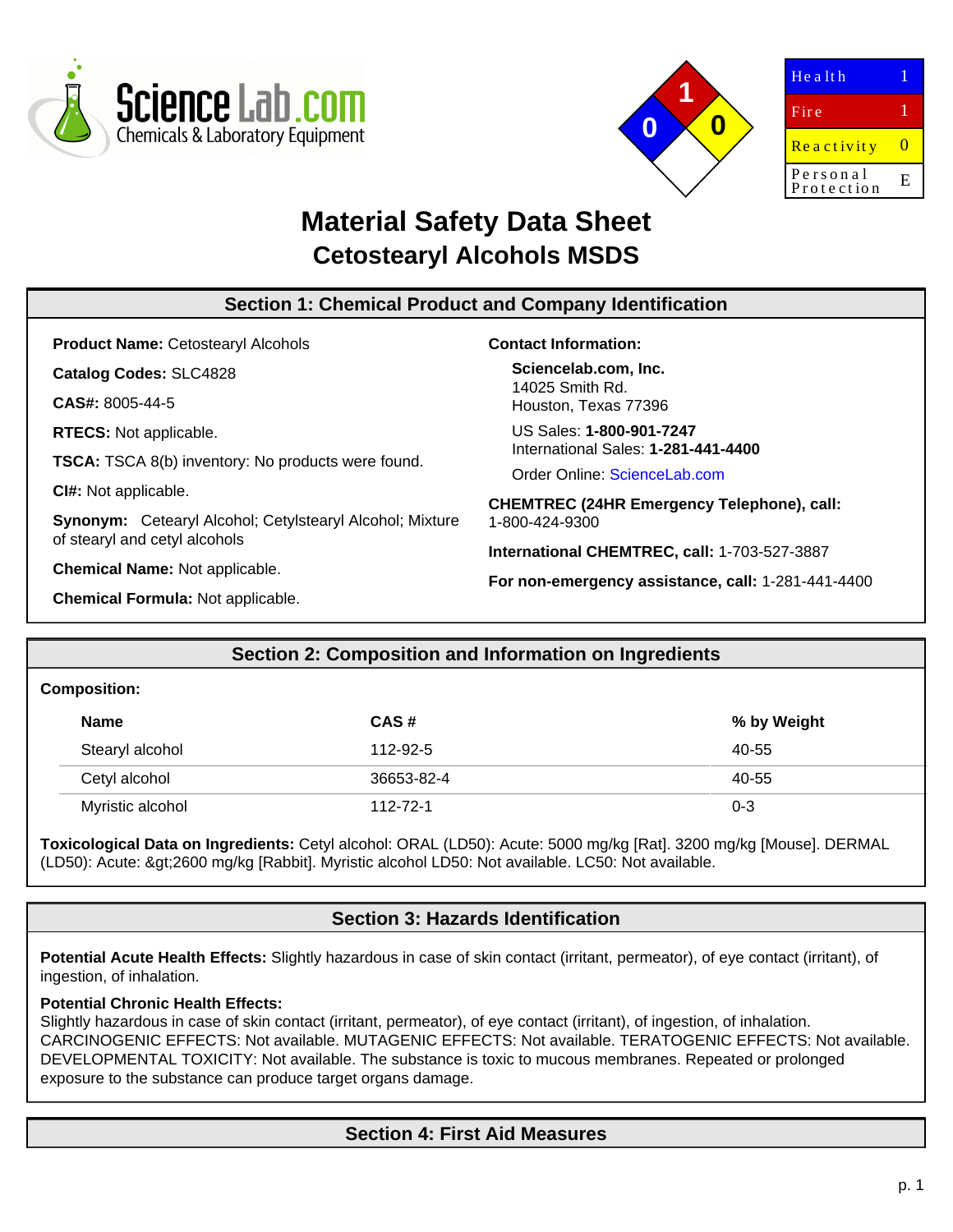### **Eye Contact:**

Check for and remove any contact lenses. In case of contact, immediately flush eyes with plenty of water for at least 15 minutes. Get medical attention if irritation occurs.

Skin Contact: Wash with soap and water. Cover the irritated skin with an emollient. Get medical attention if irritation develops.

**Serious Skin Contact:** Not available.

**Inhalation:**

If inhaled, remove to fresh air. If not breathing, give artificial respiration. If breathing is difficult, give oxygen. Get medical attention.

**Serious Inhalation:** Not available.

#### **Ingestion:**

Do NOT induce vomiting unless directed to do so by medical personnel. Never give anything by mouth to an unconscious person. Loosen tight clothing such as a collar, tie, belt or waistband. Get medical attention if symptoms appear.

**Serious Ingestion:** Not available.

# **Section 5: Fire and Explosion Data**

**Flammability of the Product:** May be combustible at high temperature.

**Auto-Ignition Temperature:** The lowest known value is 254°C (489.2°F) (Myristic alcohol).

**Flash Points:** The lowest known value is CLOSED CUP: 110°C (230°F). (Myristic alcohol)

**Flammable Limits:** The greatest known range is LOWER: 1% UPPER: 8% (Stearyl alcohol)

**Products of Combustion:** These products are carbon oxides (CO, CO2).

#### **Fire Hazards in Presence of Various Substances:**

Slightly flammable to flammable in presence of open flames and sparks, of heat, of oxidizing materials. Non-flammable in presence of moisture.

#### **Explosion Hazards in Presence of Various Substances:**

Risks of explosion of the product in presence of mechanical impact: Not available. Risks of explosion of the product in presence of static discharge: Not available.

#### **Fire Fighting Media and Instructions:**

SMALL FIRE: Use DRY chemical powder. LARGE FIRE: Use water spray, fog or foam. Do not use water jet.

**Special Remarks on Fire Hazards:** Material supports combustion. (Myristic alcohol)

**Special Remarks on Explosion Hazards:** Not available.

# **Section 6: Accidental Release Measures**

#### **Small Spill:**

Use appropriate tools to put the spilled solid in a convenient waste disposal container. Finish cleaning by spreading water on the contaminated surface and dispose of according to local and regional authority requirements.

#### **Large Spill:**

Use a shovel to put the material into a convenient waste disposal container. Finish cleaning by spreading water on the contaminated surface and allow to evacuate through the sanitary system.

# **Section 7: Handling and Storage**

**Precautions:**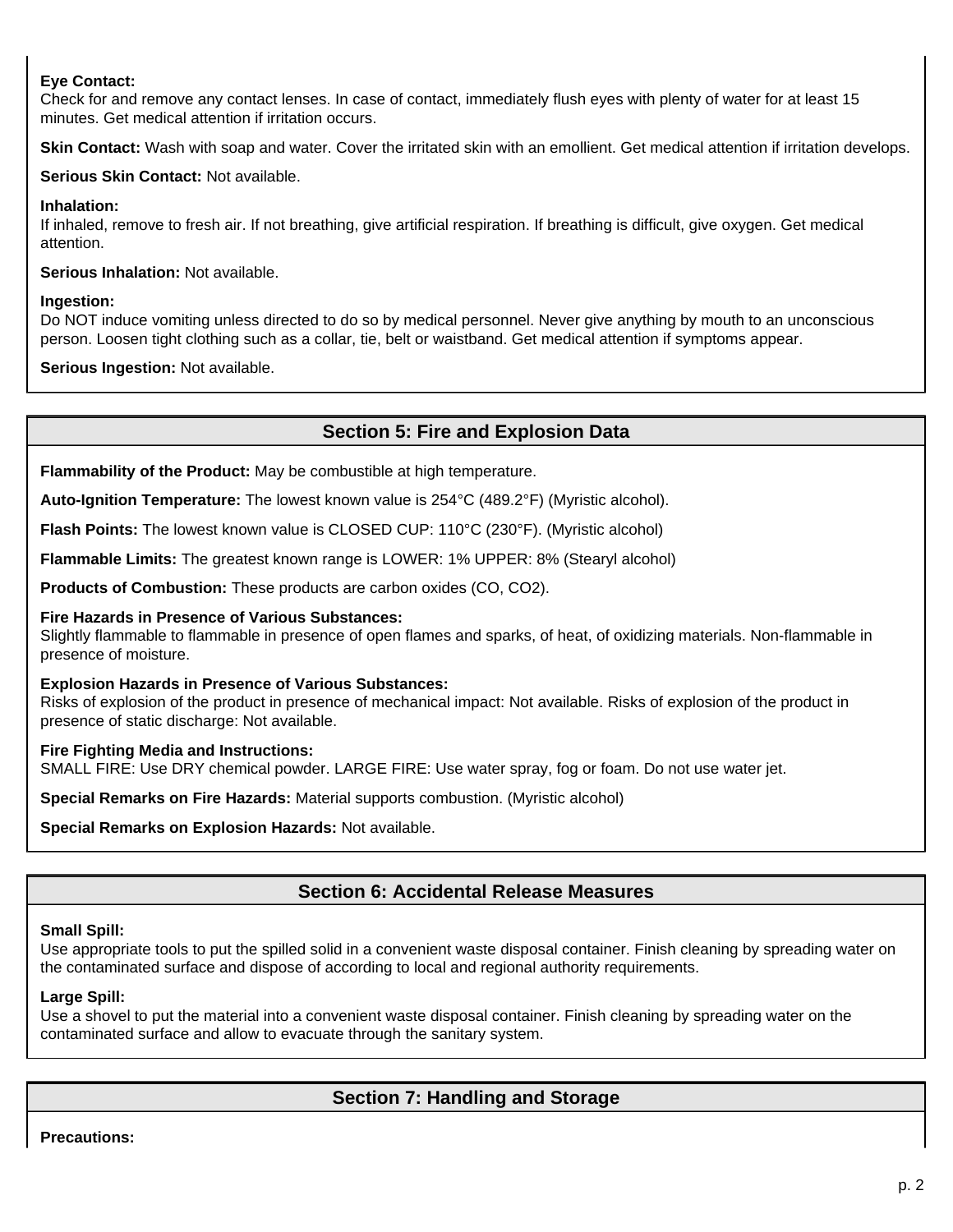Keep away from heat. Keep away from sources of ignition. Do not ingest. Do not breathe dust. If ingested, seek medical advice immediately and show the container or the label. Keep away from incompatibles such as oxidizing agents, acids.

**Storage:** Keep container tightly closed. Keep container in a cool, well-ventilated area.

### **Section 8: Exposure Controls/Personal Protection**

#### **Engineering Controls:**

Use process enclosures, local exhaust ventilation, or other engineering controls to keep airborne levels below recommended exposure limits. If user operations generate dust, fume or mist, use ventilation to keep exposure to airborne contaminants below the exposure limit.

**Personal Protection:** Safety glasses. Lab coat. Dust respirator. Be sure to use an approved/certified respirator or equivalent. Gloves.

#### **Personal Protection in Case of a Large Spill:**

Splash goggles. Full suit. Dust respirator. Boots. Gloves. A self contained breathing apparatus should be used to avoid inhalation of the product. Suggested protective clothing might not be sufficient; consult a specialist BEFORE handling this product.

**Exposure Limits:** Not available.

| <b>Section 9: Physical and Chemical Properties</b>                                                                                                                            |  |  |
|-------------------------------------------------------------------------------------------------------------------------------------------------------------------------------|--|--|
| Physical state and appearance: Solid.                                                                                                                                         |  |  |
| <b>Odor:</b> Not available.                                                                                                                                                   |  |  |
| Taste: Not available.                                                                                                                                                         |  |  |
| Molecular Weight: Not applicable.                                                                                                                                             |  |  |
| <b>Color: Not available.</b>                                                                                                                                                  |  |  |
| pH (1% soln/water): Not applicable.                                                                                                                                           |  |  |
| <b>Boiling Point: Not available.</b>                                                                                                                                          |  |  |
| Melting Point: 48°C (118.4°F) - 56 C.                                                                                                                                         |  |  |
| Critical Temperature: The lowest known value is 487.85°C (910.1°F) (Cetyl alcohol).                                                                                           |  |  |
| <b>Specific Gravity:</b> Weighted average: $0.82$ (Water = 1)                                                                                                                 |  |  |
| Vapor Pressure: Not applicable.                                                                                                                                               |  |  |
| Vapor Density: The highest known value is 9.5 (Air = 1) (Stearyl alcohol). Weighted average: 8.91 (Air = 1)                                                                   |  |  |
| Volatility: Not available.                                                                                                                                                    |  |  |
| Odor Threshold: Not available.                                                                                                                                                |  |  |
| Water/Oil Dist. Coeff.: The product is more soluble in oil.                                                                                                                   |  |  |
| Ionicity (in Water): Not available.                                                                                                                                           |  |  |
| <b>Dispersion Properties:</b><br>Is not dispersed in cold water, hot water, methanol, diethyl ether, n-octanol. See solubility in methanol, diethyl ether, acetone.           |  |  |
| Solubility:<br>Easily soluble in diethyl ether. Soluble in acetone. Partially soluble in methanol. Very slightly soluble in n-octanol. Insoluble in<br>cold water, hot water. |  |  |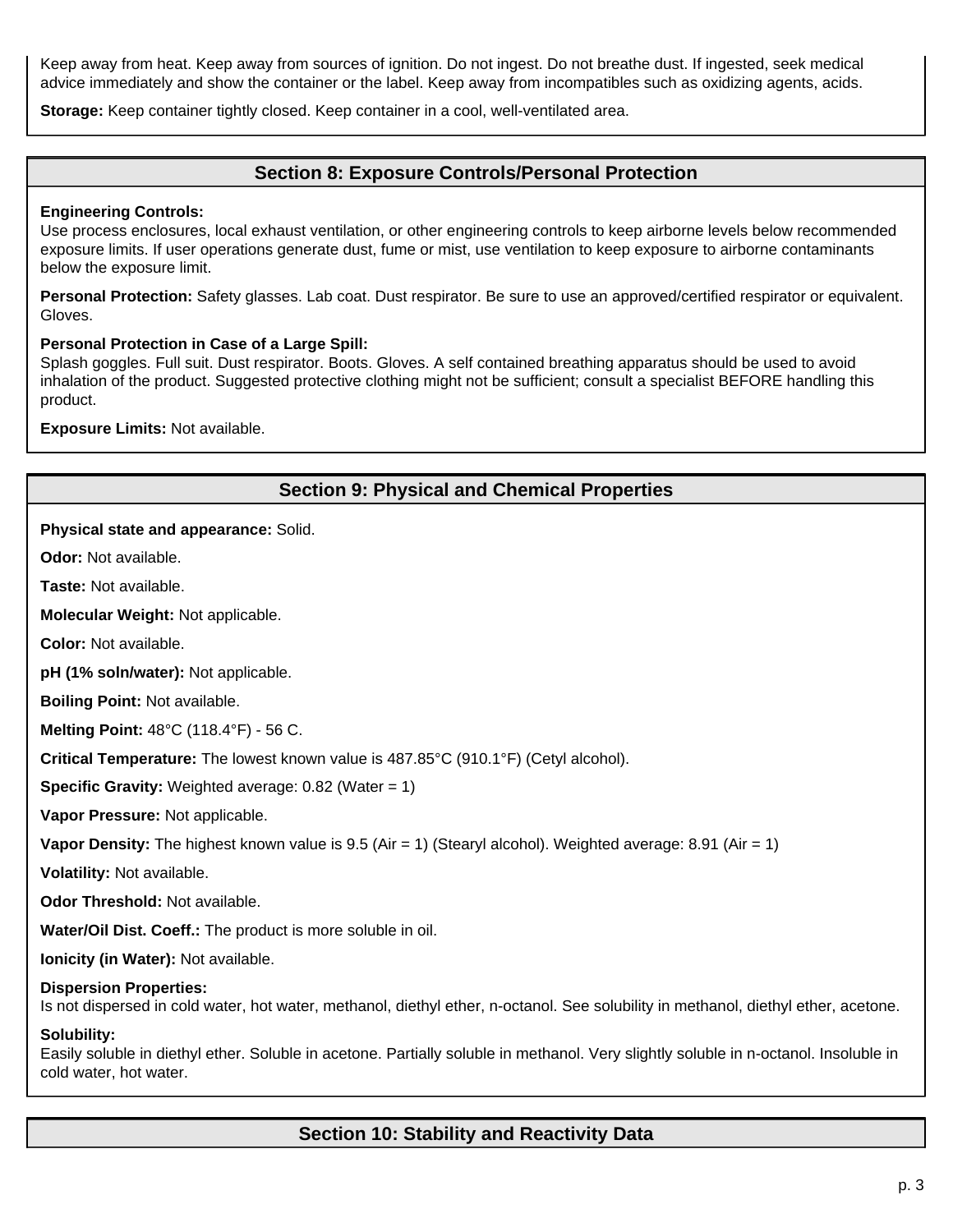**Stability:** The product is stable.

**Instability Temperature:** Not available.

**Conditions of Instability:** Excess heat, incompatible materials

**Incompatibility with various substances:**

Reactive with oxidizing agents, acids. Non-reactive with moisture.

**Corrosivity:** Not considered to be corrosive for metals and glass.

**Special Remarks on Reactivity:** Not available.

**Special Remarks on Corrosivity:** Not available.

**Polymerization:** Will not occur.

# **Section 11: Toxicological Information**

**Routes of Entry:** Absorbed through skin. Eye contact.

### **Toxicity to Animals:**

Acute oral toxicity (LD50): 3200 mg/kg [Mouse]. (Cetyl alcohol). Acute dermal toxicity (LD50): >2600 mg/kg [Rabbit]. (Cetyl alcohol).

**Chronic Effects on Humans:** Not available.

**Other Toxic Effects on Humans:** Slightly hazardous in case of skin contact (irritant, permeator), of ingestion, of inhalation.

#### **Special Remarks on Toxicity to Animals:**

Lowest Published Lethal Dose/Conc LCL [Rat] - Route: Inhalation; Dose: 2220 mg/m3/6H LDL [Guinea Pig] - Route: Skin; Dose: 10000 mg/kg (Cetyl alcohol)

**Special Remarks on Chronic Effects on Humans:**

Tumorigenic effects based on animal data. No human available. Unable to locate references on possible reproductive or lactation effects of this agent. (Stearyl alcohol)

#### **Special Remarks on other Toxic Effects on Humans:**

Acute Potential Health Effects: Skin: Causes mild skin irritation. Eyes: Causes mild eye irritation. Inhalation: May cause respiratory tract irritation. Ingestion: May cause digestive tract information. No other information found. (Stearyl alcohol)

# **Section 12: Ecological Information**

**Ecotoxicity:** Not available.

**BOD5 and COD:** Not available.

**Products of Biodegradation:**

Possibly hazardous short term degradation products are not likely. However, long term degradation products may arise.

**Toxicity of the Products of Biodegradation:** The product itself and its products of degradation are not toxic.

**Special Remarks on the Products of Biodegradation:** Not available.

# **Section 13: Disposal Considerations**

#### **Waste Disposal:**

Waste must be disposed of in accordance with federal, state and local environmental control regulations.

# **Section 14: Transport Information**